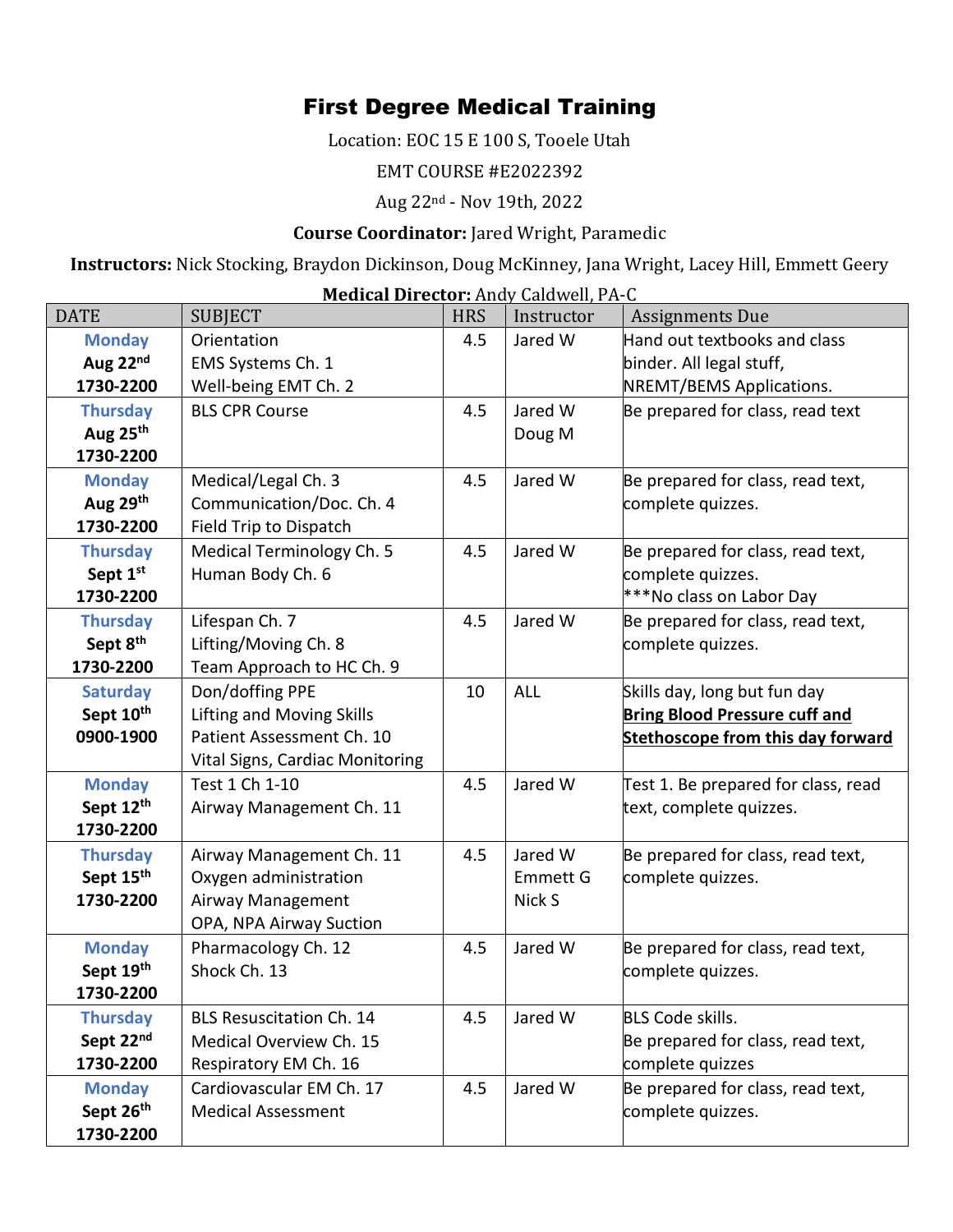| <b>Thursday</b><br>Sept 29th<br>1730-2200<br><b>Monday</b><br>Oct 3rd | Neurologic EM Ch. 18<br>Gastrointestinal Ch. 19<br><b>Medical Assessment</b><br>Drug administration<br>Test 2 Ch. 11-19<br>Medical Assessments/Case                                                   | 4.5<br>4.5 | Jared W<br>Jared W          | Be prepared for class, read text<br>Complete online quizzes<br>Test 2. Be prepared for class, read<br>text, complete quizzes. |
|-----------------------------------------------------------------------|-------------------------------------------------------------------------------------------------------------------------------------------------------------------------------------------------------|------------|-----------------------------|-------------------------------------------------------------------------------------------------------------------------------|
| 1730-2200<br><b>Thursday</b><br>Oct 6th<br>1730-2200                  | Review<br>Endocrine/Hema. EM Ch.20<br>Immunologic EM Ch. 21                                                                                                                                           | 4.5        | Jared W                     | Be prepared for class, read text<br>Complete online quizzes                                                                   |
| <b>Saturday</b><br>Oct 8 <sup>th</sup><br>0900-1900                   | Toxicology EM Ch. 22<br>Oxygen administration<br>Airway Management Adult/Ped<br>OPA, NPA Airway Suction<br><b>Medical assessments</b><br><b>Medication Administration test</b><br><b>Case Reviews</b> | 10         | All                         | Skills day, long but fun day. Wear<br>Uniform.                                                                                |
| <b>Monday</b><br>Oct 10 <sup>th</sup><br>1730-2200                    | Psychiatric Ch. 23<br>Gynecologic EM Ch.24<br>TraumaOverviewCh.25                                                                                                                                     | 4.5        | Jared W                     | Be prepared for class, read text<br>Complete online quizzes                                                                   |
| <b>Thursday</b><br>Oct 13th<br>1730-2200                              | Test 3 Ch. 20-25                                                                                                                                                                                      | 4.5        | Jared W                     | Test 3. Be prepared for class, read<br>text, complete online quizzes.                                                         |
| <b>Monday</b><br>Oct 17th<br>1730-2200                                | Bleeding Ch. 26<br>Soft Tissue Injury Ch. 27<br>Ch 25-26 skills/NREMT Skills                                                                                                                          | 4.5        | Jared W                     | Be prepared for class, read text<br>Complete online quizzes                                                                   |
| <b>Thursday</b><br>Oct 20th<br>1730-2200                              | Face and Neck Injury Ch. 28<br>Head/Spine Injury Ch. 29<br><b>Trauma Assessments</b>                                                                                                                  | 4.5        | Jared W                     | Be prepared for class, read text<br>Complete online quizzes                                                                   |
| <b>Monday</b><br>Oct 24th<br>1730-2200                                | Chest Injury Ch. 30<br>ABD Injury Ch. 31<br>Ch 29-30 skills                                                                                                                                           | 4.5        | Jared W                     | Be prepared for class, read text<br>Complete online quizzes                                                                   |
| <b>Thursday</b><br>Oct 27 <sup>th</sup><br>1730-2200                  | Orthopedic Injuries Ch. 32<br>Environmental EM Ch. 33<br>Skills Ch 31, Trauma Assess.                                                                                                                 | 4.5        | Jared W                     | Be prepared for class, read text<br>Complete online quizzes                                                                   |
| <b>Thursday</b><br>Nov 3rd<br>1730-2200                               | Obstetrics Ch 34<br>Pediatric EM Ch. 35                                                                                                                                                               | 4.5        | Jared W                     | Be prepared for class, read text<br>Complete online quizzes                                                                   |
| <b>Saturday</b><br>Nov 5 <sup>th</sup><br>0900-1900                   | Trauma, OB skills<br><b>Trauma Assessments</b><br><b>Case Reviews</b><br><b>Pediatric Assessments</b>                                                                                                 | 10         | Jared W<br>Jana W<br>Doug M | Skills day, long but fun day. Wear<br>Uniform.                                                                                |
| <b>Monday</b><br>Nov 7th<br>1730-2200                                 | Test 4 Ch 26-Ch 35                                                                                                                                                                                    | 4.5        | Jared W<br>Jana W<br>Doug M | Test 4, quizzes 26-35 due.                                                                                                    |